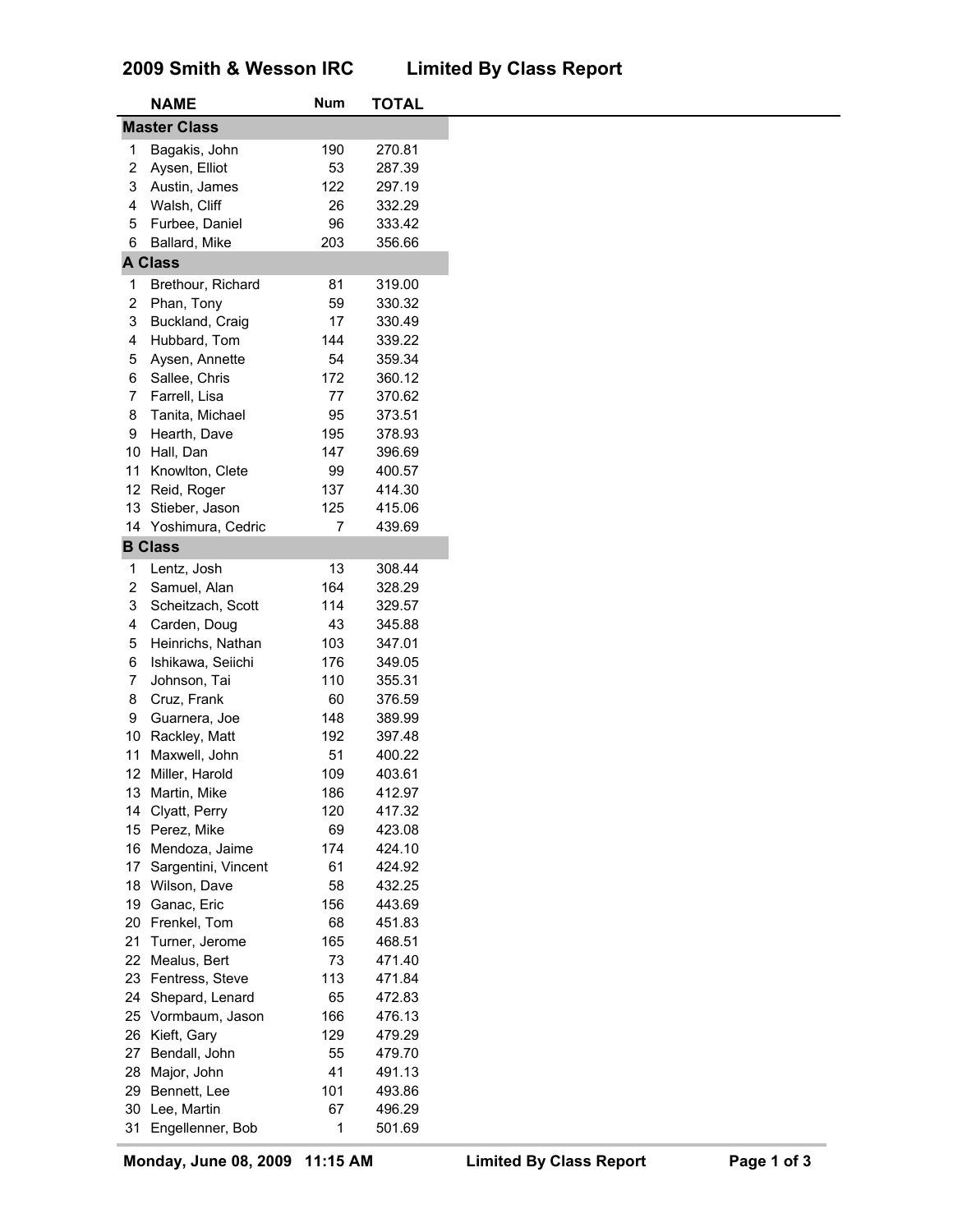### **2009 Smith & Wesson IRC Limited By Class Report**

|                 | <b>NAME</b>         | <b>Num</b> | <b>TOTAL</b> |
|-----------------|---------------------|------------|--------------|
|                 | 32 Saulpaugh, Chris | 134        | 564.08       |
|                 | <b>C Class</b>      |            |              |
| 1               | Wolfe, Don          | 138        | 384.88       |
| 2               | McCourt, Matt       | 139        | 402.94       |
| 3               | Nash, Robert        | 167        | 412.60       |
| 4               | Miele, Antonio      | 71         | 420.37       |
| 5               | Terry, Wade         | 160        | 423.19       |
| 6               | Hopkins, Stephen    | 119        | 445.57       |
| 7               | Chapman, James      | 64         | 458.25       |
| 8               | Shepard, Zachary    | 66         | 460.36       |
|                 |                     |            |              |
| 9               | Hardin, Jeremy      | 162        | 477.11       |
| 10              | Sousa, Mike         | 200        | 477.17       |
| 11              | Wuesthoff, Mark     | 121        | 483.21       |
| 12 <sup>°</sup> | Linn, John          | 157        | 518.11       |
| 13              | Javier, Jude        | 107        | 519.94       |
| 14              | Dickey, Sharon      | 86         | 531.30       |
| 15              | Dickey, Fred        | 85         | 541.56       |
| 16              | Hellewell, Nick     | 197        | 542.01       |
| 17              | Surgi, David        | 29         | 546.58       |
| 18              | Averyt, Tabatha     | 124        | 546.69       |
| 19              | Schinsing, Gary     | 45         | 548.11       |
| 20              | McFarland, Lee      | 126        | 559.20       |
| 21              | Baxter, Steve       | 24         | 563.18       |
| 22              | Miller, Bill        | 153        | 569.69       |
| 23              | Schmidt, Douglas    | 136        | 582.43       |
| 24              | Singletary, Kent    | 92         | 585.28       |
| 25              | Surgi, Paul         | 30         | 592.60       |
| 26              | Rungaldier, Harry   | 78         | 603.95       |
| 27              | Peterson, Gerald    | 111        | 644.88       |
| 28              | Taub, Lew           | 133        | 660.76       |
| 29              | Hashim, Ed          | 2          | 669.07       |
| 30              | Surgi, Sydney       | 33         | 684.43       |
| 31              | Quintero, Armando   | 158        | 686.67       |
|                 |                     |            |              |
|                 | 32 Clancy, Toni     | 143        | 796.95       |
|                 | 33 Johnson, Rain    | 196        | 850.80       |
|                 | <b>D Class</b>      |            |              |
| 1               | Hadox, Mark         | 116        | 525.13       |
| 2               | Alderton, Derek     | 185        | 530.08       |
| 3               | Jones, Dave         | 149        | 535.67       |
| 4               | Nagasaki, Mitsu     | 72         | 548.42       |
| 5               | Surgi, Louis        | 31         | 570.54       |
| 6               | Smith, Molly        | 183        | 576.50       |
| 7               | Duncan, Van         | 34         | 606.23       |
| 8               | Brown, David        | 62         | 645.21       |
| 9               | Surgi, Aaron        | 32         | 659.90       |
| 10              | Buckland, Kimberly  | 16         | 710.56       |
| 11              | Terry, JoAnn        | 184        | 724.09       |
| 12 <sup>°</sup> | Robertson, Albert   | 20         | 1018.17      |
|                 | 13 Henry, Rosemary  | 117        | 1040.88      |
|                 | <b>Unclassified</b> |            |              |
|                 |                     |            |              |
| 1               | Nichols, Curt       | 21         | 341.23       |
| 2               | McKinney, Michael   | 199        | 481.45       |
| 3               | Mar, Cris           | 142        | 561.13       |
| 4               | Nagashima, Kent     | 146        | 577.55       |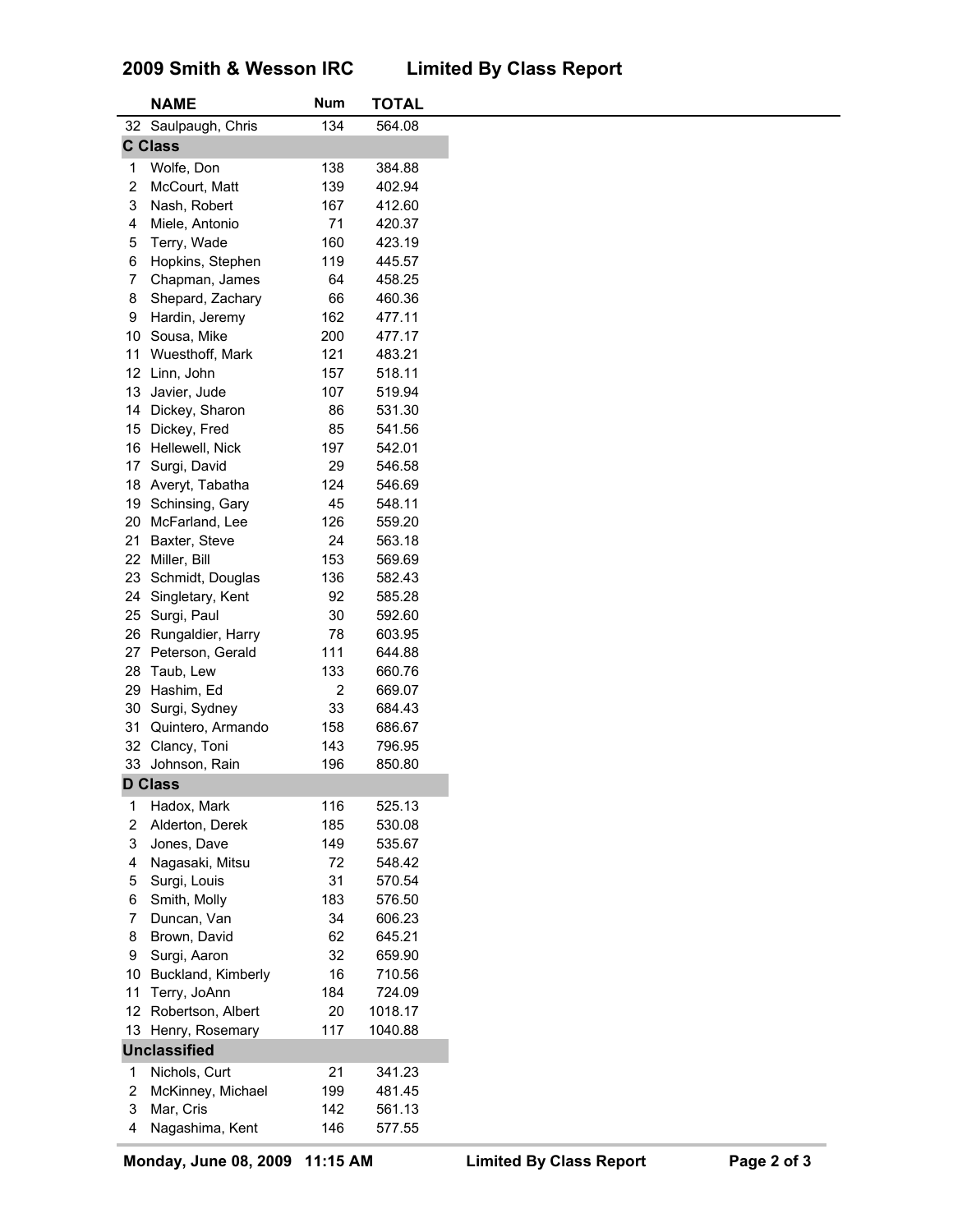# **2009 Smith & Wesson IRC Limited By Class Report**

| <b>NAME</b>     | Num | <b>TOTAL</b> |
|-----------------|-----|--------------|
| 5 Hayes, Austin | 201 | 585.58       |
| 6 Mar, Carol    | 141 | 997.57       |
| 7 Tom, Woo Sui  | 145 | 1052.96      |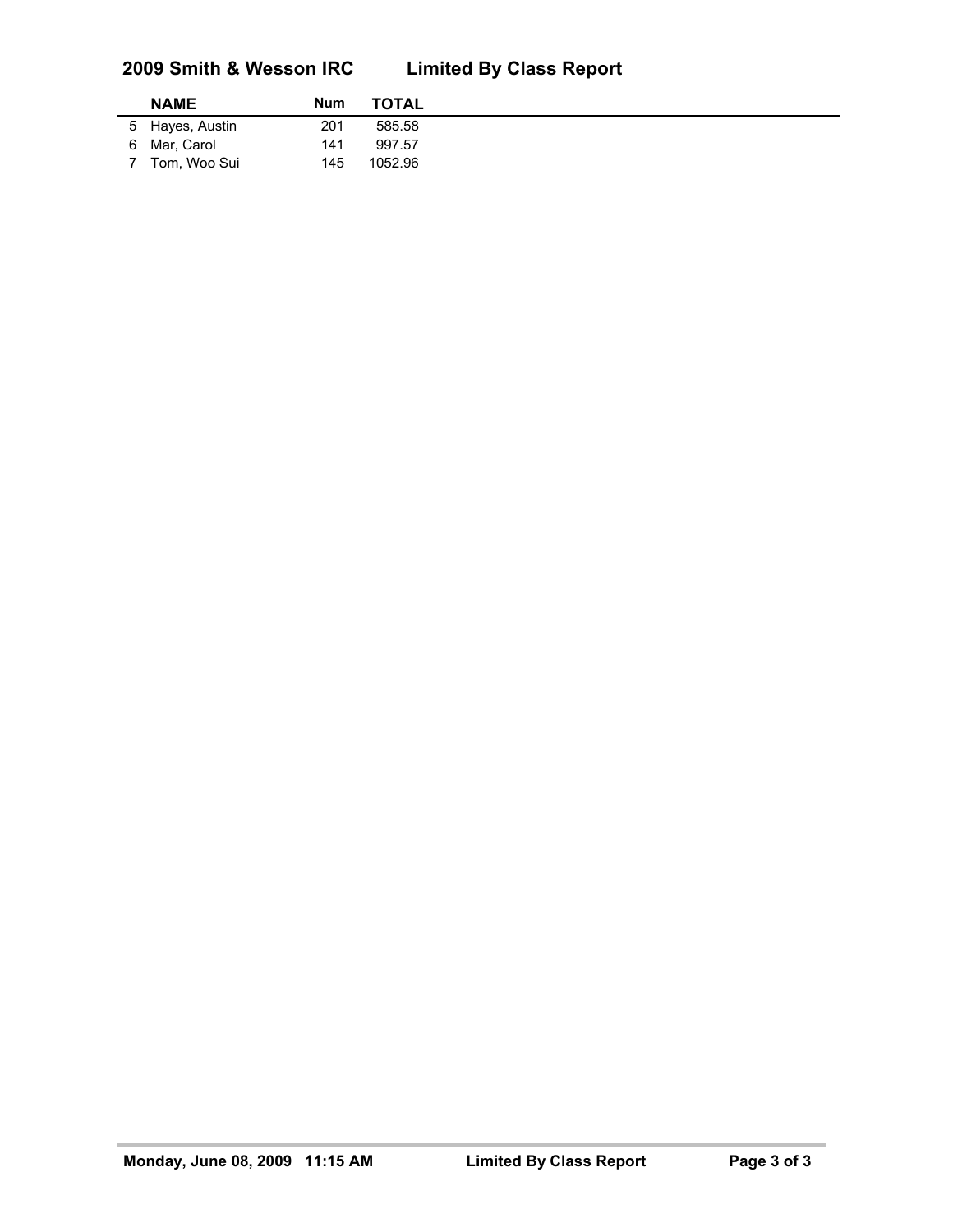# **2009 Smith & Wesson IRC Open By Class Report**

|                     | <b>NAME</b>        | <b>Num</b> | <b>TOTAL</b> |
|---------------------|--------------------|------------|--------------|
| <b>Master Class</b> |                    |            |              |
| 1                   | Miculek, Jerry     | 150        | 233.95       |
| $\boldsymbol{2}$    | Wolfe, Rich        | 173        | 260.22       |
| 3                   | Hogue, Neil        | 198        | 262.71       |
| 4                   | Olhasso, David     | 38         | 270.57       |
| 5                   | Hogue, Pat         | 179        | 278.25       |
| 6                   | Itzstein, Mark     | 194        | 278.98       |
| 7                   | Pickett, Vic       | 181        | 279.44       |
| 8                   | Morin, Gene        | 140        | 280.94       |
|                     |                    |            |              |
| 9                   | Davis, Roger       | 47         | 300.25       |
| 10                  | Calkins, Craig     | 159        | 320.33       |
|                     | <b>A Class</b>     |            |              |
| 1                   | Crow, Todd         | 93         | 276.25       |
| $\overline{2}$      | Leach, Eric        | 11         | 286.80       |
| 3                   | Newquist, Doug     | 98         | 286.97       |
| 4                   | Koester, Richard   | 175        | 291.90       |
| 5                   | Lee, Ky-Won        | 79         | 296.06       |
| 6                   | Zavada, Derek      | 187        | 314.36       |
| 7                   | Lee, Randy         | 76         | 317.01       |
| 8                   | Terry, Dale        | 161        | 318.24       |
| 9                   | Goodness, Joey     | 191        | 328.77       |
| 10                  | Sarabia, Rolando   | 88         | 336.45       |
| 11                  | Williamson, Ron    | 5          | 367.49       |
|                     | 12 Hogue, Aaron    | 180        | 379.21       |
|                     | <b>B Class</b>     |            |              |
|                     |                    |            |              |
| 1                   | Carmichael, Nathan | 74         | 284.53       |
| 2                   | White, Bradly      | 131        | 303.44       |
| 3                   | Holt, Brad         | 108        | 315.45       |
| 4                   | Gomez, Dean        | 12         | 325.88       |
| 5                   | McIntosh, Art      | 82         | 344.96       |
| 6                   | Nicholson, Jeff    | 105        | 355.27       |
| 7                   | Homm, Mike         | 40         | 360.11       |
| 8                   | Terry, Mark        | 168        | 367.14       |
| 9                   | Rodriquez, John    | 84         | 367.88       |
| 10                  | Crews, Brian       | 44         | 368.56       |
| 11                  | Thompson, Gary     | 63         | 377.18       |
| 12                  | Sparacino, Thomas  | 46         | 377.44       |
|                     | 13 Warren, Rudy    | 52         | 377.60       |
| 14                  | Levakis, Pete      | 90         | 381.99       |
| 15                  | Antonini, Dave     | 118        | 386.13       |
| 16                  | Sexton, Beate      | 182        | 397.71       |
| 17                  | Sorensen, Michael  | 97         | 397.96       |
| 18                  | Dymond, Nelson     | 4          | 403.82       |
| 19                  | Jones, Rex         | 49         | 406.97       |
| 20                  | Allchin, John      | 170        | 423.93       |
| 21                  | Olewine, Tom       | 14         | 427.63       |
| 22                  | Theilen, Rick      | 102        | 432.97       |
| 23                  | Skelton, Rhonda    | 204        | 443.00       |
| 24                  | Joslin, Ron        | 36         | 485.93       |
|                     |                    | 188        | 711.15       |
|                     | 25 Norris, Tim     |            |              |
|                     | <b>C Class</b>     |            |              |
| 1                   | Snipes, Duane      | 104        | 316.27       |
| 2                   | White, William     | 132        | 347.45       |